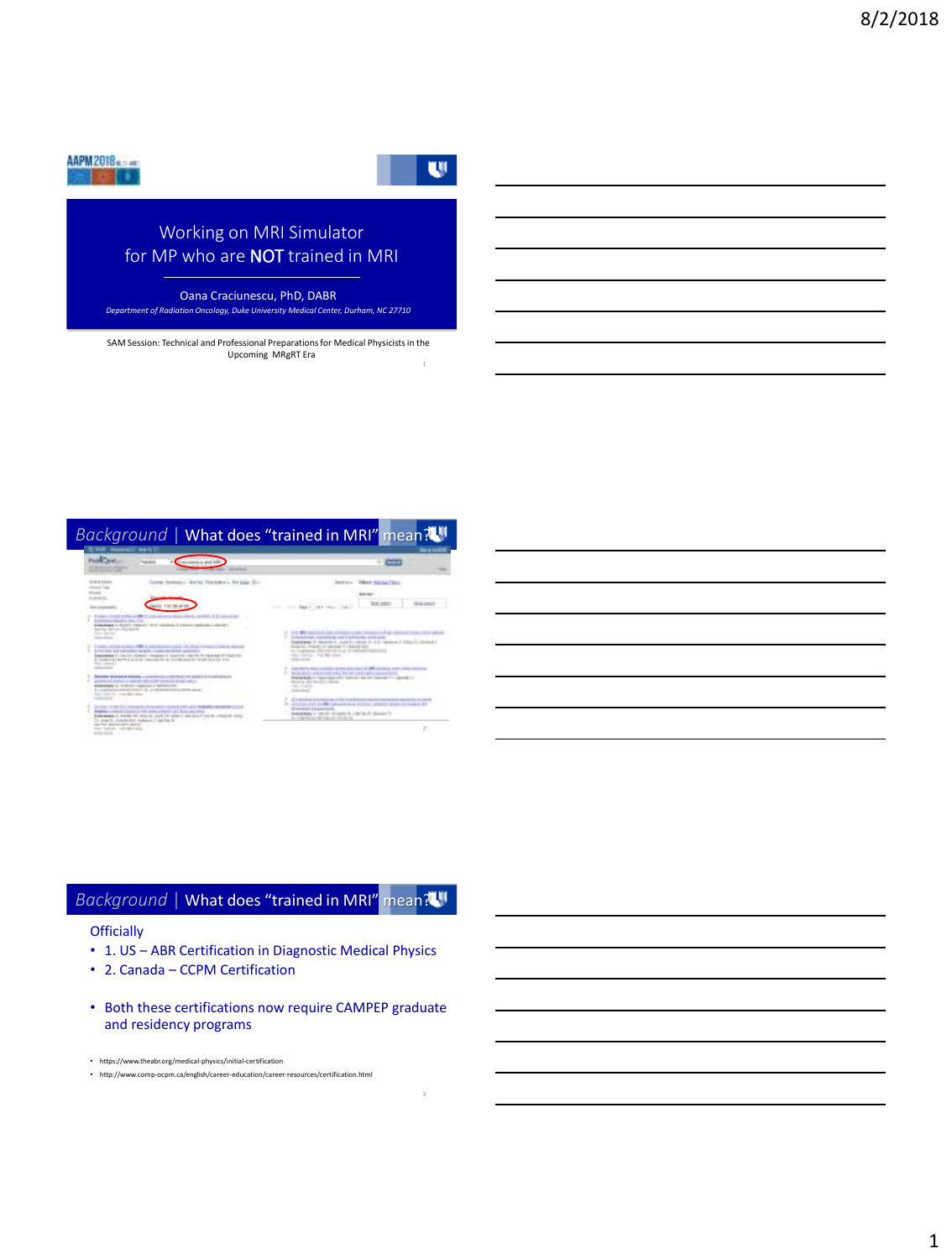# *CAMPEP* | 2012/2014 → ABR Requirement

#### • Graduate Programs

• Residencies

EDUCATION

WHEN

Navigating the medical physics education and training landscape

Erian Laughery<sup>1</sup> | George Starkschaf<sup>4</sup> | Wrist Hendrickson<sup>3</sup> | Joann Principedaes<sup>4</sup> |<br>Brunda Clotk<sup>3</sup> | Gary Fullerton<sup>9</sup> | Geoffrey Bibott<sup>2</sup> | Edward Jackson<sup>7</sup> | Jay Burmeister<sup>1</sup>

### *Grad. Prog. (TG 197)* | RT Track

w

4

w

#### • 2.1 Core Topics, 2.2 Imaging Science

2.2.5 Magnetic Resonance bauging

The basic principles of migneric resonance imaging (MRI) physics are discussed in this sec-Final and the contrast to the main and the main and the second that the main and the contrast in the main and the main and the main and the contrast in the main and the contrast of the contrast of the contrast of the contr advanced techniques.

### *Grad. Prog. (TG 197)* | DI Track

6

5

#### • 2.1 Core Topics, 2.2 Imaging Science + 3.2 Imaging Science  $3.2.5$  MRI) +

- Basic Principles
- Hardware
- Basic Image Quality Issues
- Basic Pulse Sequences
- Artifacts and Methods of Reduction
- Safety and Bioeffects
- Quality Control

4. Nepark Brompac Insuire

- to linearly principle.<br>  $\alpha d$  common length of the pairs parameter<br>  $\alpha d$  common length of the pairs and device and device<br>  $\alpha$  is the basis and the common contribution of the common states<br>  $\alpha$
- 
- 
-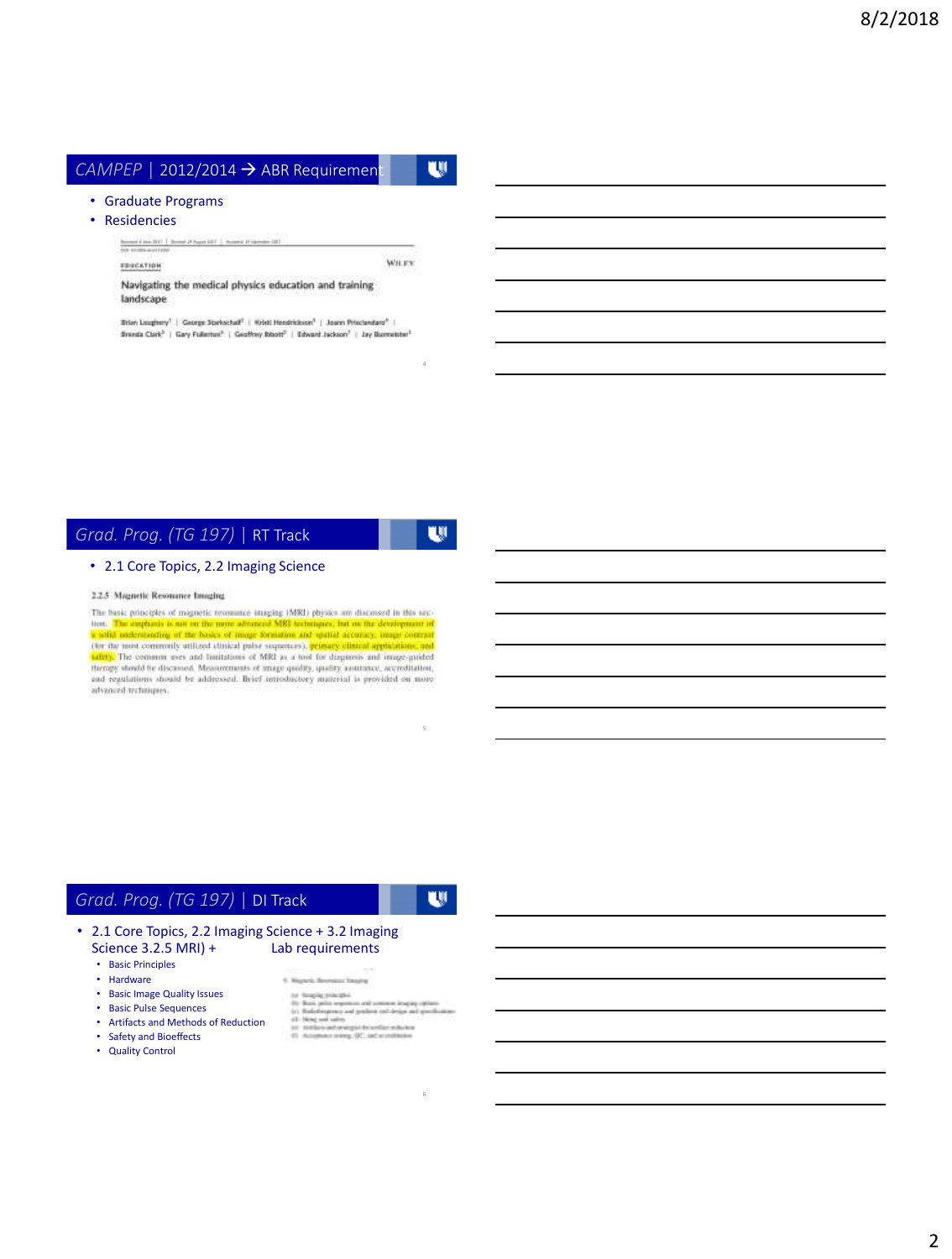# *Residency (TG 249)* |RT Track – Duke MP Example

• 6 mo. imaging rotation that covers CT, US, PET-CT, **MRI**, simulator

#### **MR Specific**

- Operate and QA, participate in different scans for different patients, co-registrations
- More MRI SRS-specific under SRS/SBRT and Brachy rotations

#### *Residency (TG 249)* |DI Track – Duke MP Example

- 3 months MRI rotation
- 1 Quality Improvement Project (40 hours)
- Didactic, mathematical and practical competences including:
	- NMR Physics, Magnetic Resonance Imaging, Artifacts
	- Clinical Safety, Equipment
	- Acceptance, Annual Quality Assurance,
	- Weekly Quality Control Evaluations

#### *Parenthesis*|

W.

9

8

- Majority of practicing clinical RT Physicist were trained in pre ABR/CAMPEP requirements ERA
- Many from CAMPEP accredited Graduate Programs, but not residencies
- Many from non-CAMPEP Graduate or residencies
- So the level of MRI training of an RT Physicist varies widely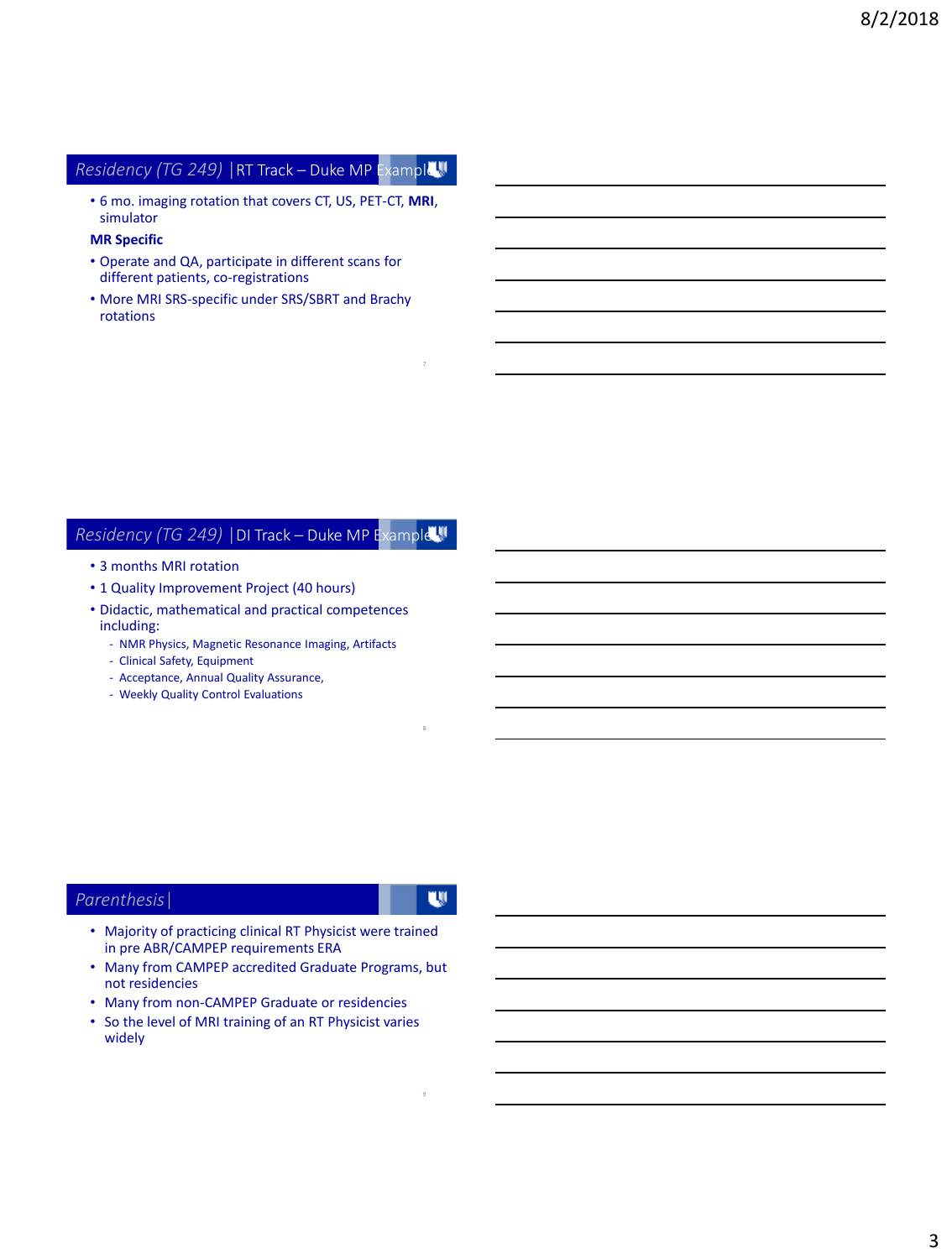## *Question* |So?

U.

• Is a DI-trained MP needed for clinical implementation of MRI guided radiotherapy?

- In-house
- From a Radiology department or specialized imaging consulting group?

# *Background* |Questions

W.

10

#### • What is MRI Simulation?

- Why is MRI Simulation needed or preferred?
- What are the challenges at implementation and in daily clinical use

# *Background* |What is an MRI Simulator?

W.

- MRI simulation = acquiring high fidelity, high contrast resolution MR images to identify true disease extent and proximity to OAR for the purposes of RT Planning
- With
	- dedicated MRI scanners in RT departments
	- MRI scanners in other departments as shared resources.

| Comprehensive XT-Specific QA<br>For MRC Simulation |  |
|----------------------------------------------------|--|
|                                                    |  |
|                                                    |  |
|                                                    |  |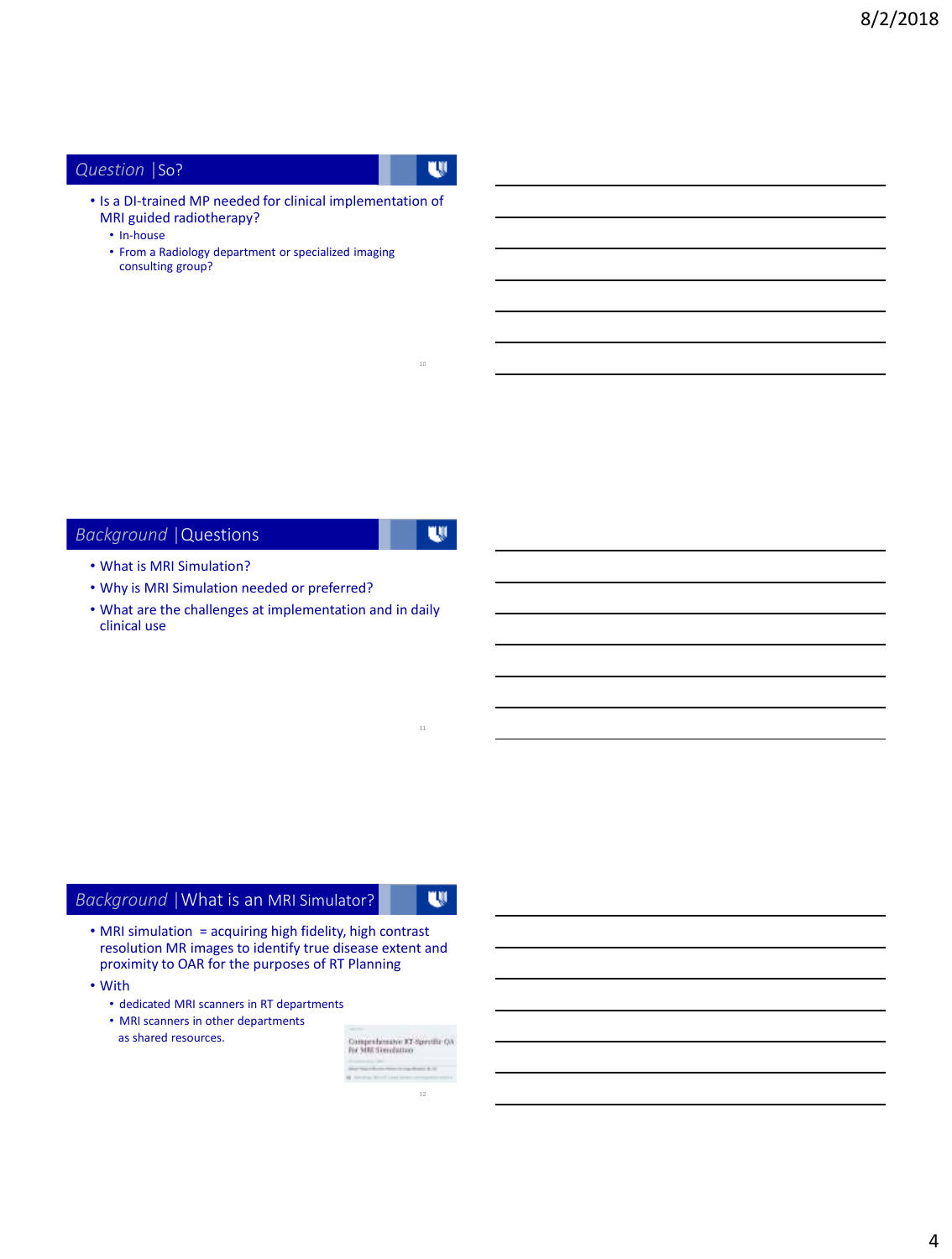

June 22 – Sep 16, 2018, Frist Art Museum, Nashville TN

### *Background* |Why an MRI Simulator?

# w

14

#### • Other known advantages:

- "Simulator"  $\rightarrow$  image in treatment position
- If MR-planning, eliminate uncertainties CT/MRI co-registration
	- partial target miss  $\rightarrow$  additional planning margins
	- OAR overdose (especially in pelvic targets); cranial \*
- Possibility for functional and physiological imaging
	- Help further with target delineation
	- Assessment of treatment response and adaptive planning
- Real-time dynamic imaging for motion management (with no imaging dose) -> pediatric patients

\* Ulin et al,

#### *Background* | Challenges of working on MRI Simulator • MR in treatment position • Geometric accuracy of MR images (image **Band Britt** distortion): Radiotherapy planning using MRI • System-related • Patient related Mate A bitwest and beathin \$ Payer

Cancer Modulule DE Classic Grouping Critics, British Maryland Starting and the antica e PT 4441114 PT

- Image artifacts and their reduction **Estimation of electron density**
- Bulk density assignment
- Atlas based segmentation, Synthetic CT
- Treatment setup references (DRRs)<br>• Motion (from long data acquisitions) • Motion (from long data acquisitions)
- MR compatible tissue markers
- 
- MR safety issues
- Unique challenges for MRI-based brachy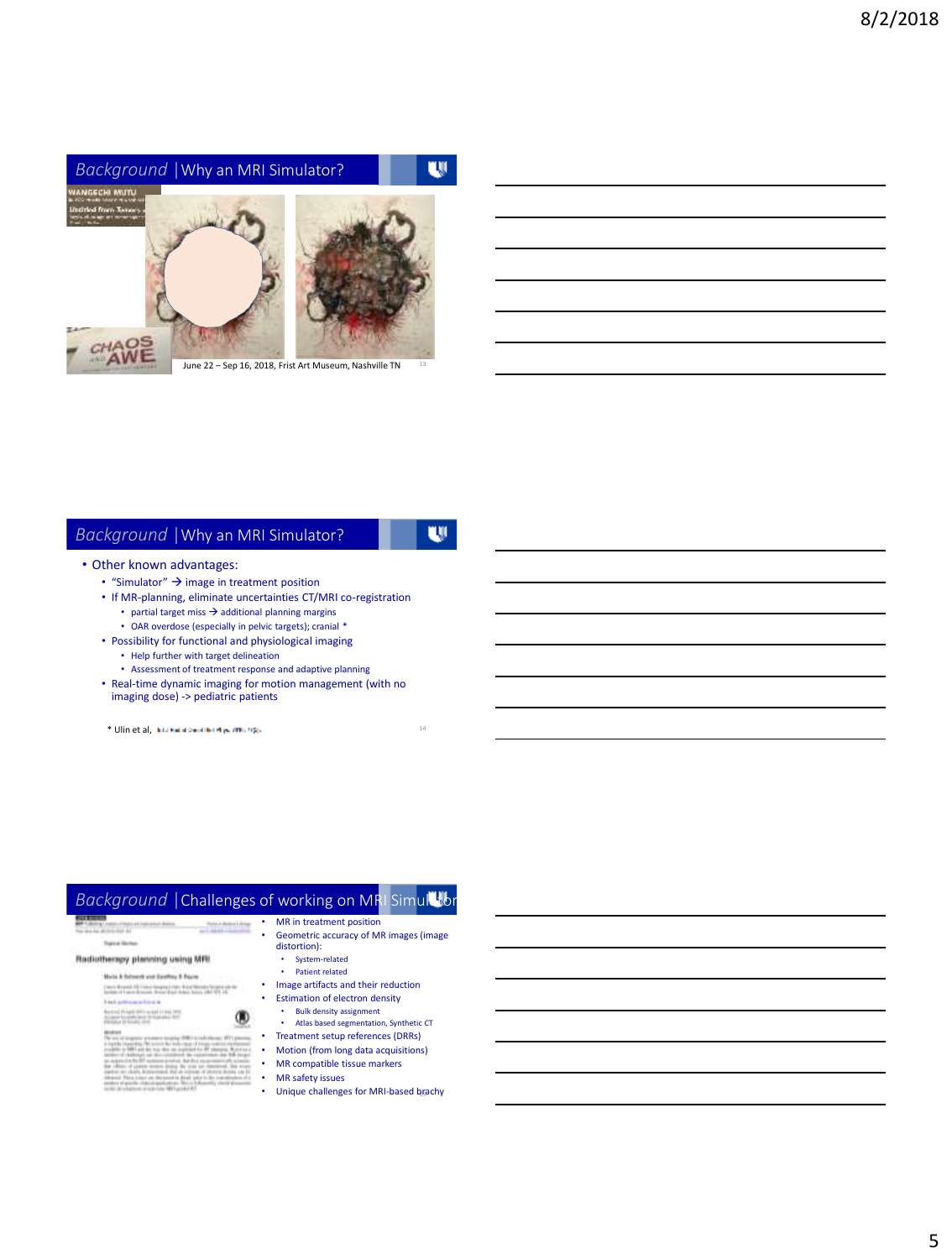#### Need DI trained MP for MRgRT implementation*?*| w

Suprain Kids and ... In case AAA-(b) ... In case AAA and

PARALLEL SPECIFIE ESTEVAN

Are in-house diagnostic MR physicists necessary for clinical implementation of MRI guided radiotherapy?

Missong Cas<sup>14</sup> | Kyle Il Padgett<sup>14</sup> | Vi Bong<sup>1</sup>

 $\label{eq:decomp} \begin{minipage}{0.9\textwidth} \begin{minipage}{0.9\textwidth} \begin{itemize} \textbf{1} & \textbf{1} & \textbf{1} & \textbf{1} & \textbf{1} & \textbf{1} & \textbf{1} & \textbf{1} & \textbf{1} & \textbf{1} & \textbf{1} & \textbf{1} & \textbf{1} & \textbf{1} & \textbf{1} & \textbf{1} & \textbf{1} & \textbf{1} & \textbf{1} & \textbf{1} & \textbf{1} & \textbf{1} & \textbf{1} & \textbf{1} & \textbf{1} & \textbf$ 

 $\frac{1}{2}$  and  $\frac{1}{2}$  is a structure of the polynomial form of the additional  $\mathcal{X}$  (Figs. ). Let  $\mathcal{Y}$  is a polynomial form

#### *Need DI Trained MPs* | PRO

W.

16

WILEY

- "Integrating MRI in RT flow is not so straightforward due to a number of **challenges** which call for strong crossdisciplinary collaboration between therapeutic and diagnostic medical physicists".
	- Equipment selection an site planning
	- Acceptance
	- QA
	- MR Safety
	- Training and education

# *Collaboration*| RT + DI

#### **Journal of Medical Radiation Sciences**

The integration of BIR in national there<br>of radiagraphers and nationize therapist istori <u>ng ma</u> the Morris 41

#### $\overline{a}$

# w

18

17

i si al In